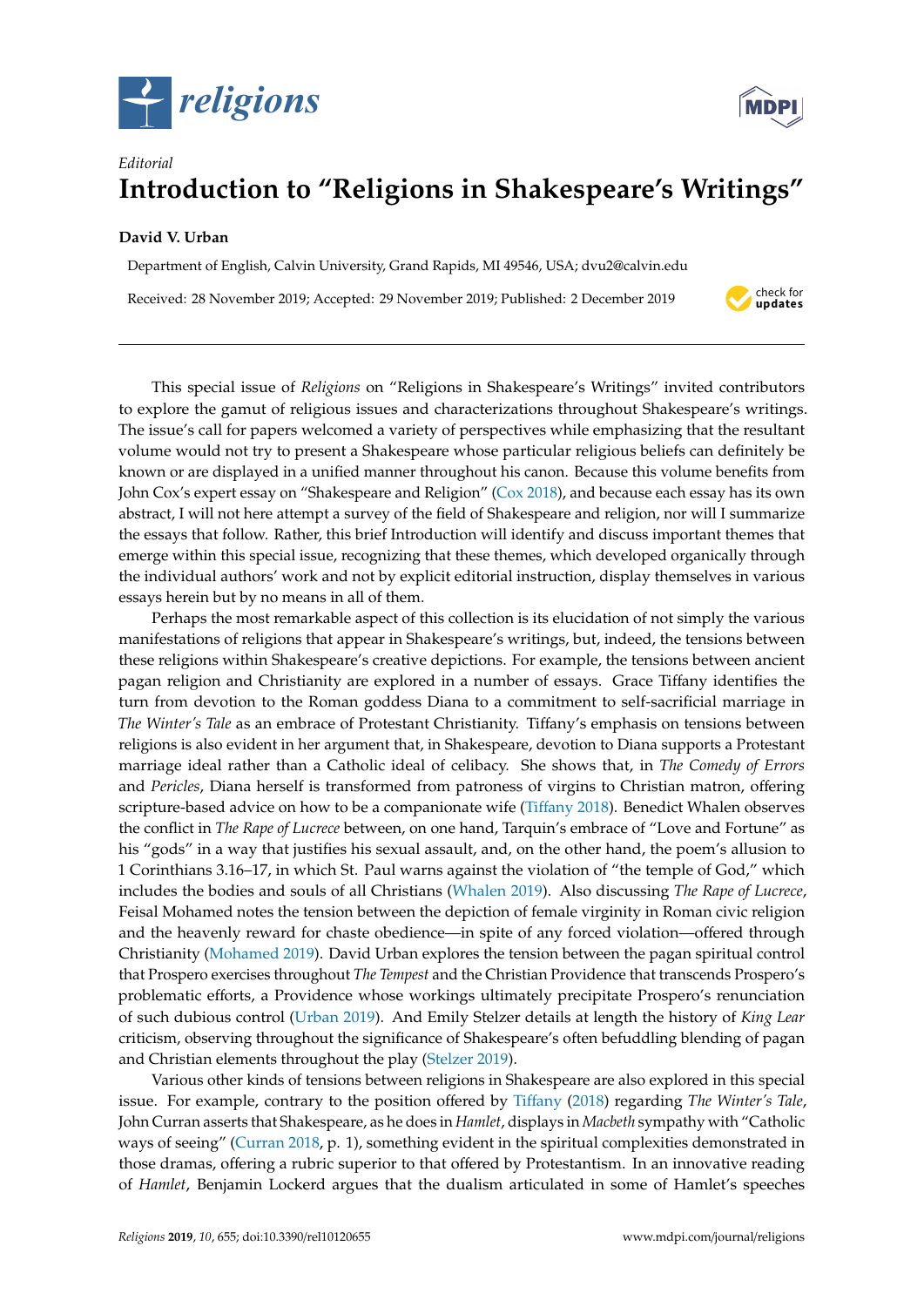reflects beliefs in keeping with the Albigensian heresy of the late medieval period, a heresy in tension with more orthodox Christian pronouncements elsewhere in the play [\(Lockerd](#page-3-6) [2019\)](#page-3-6). In what is perhaps the collection's most daring essay, Bryan Adams Hampton, amid discussion of the colorful history of scholars and devotees of the Bard seeking to determine Shakespeare's beliefs, observes the tension between the "*religion* of Shakespeare" and the "religion *of Shakespeare*" [\(Hampton](#page-3-7) [2019,](#page-3-7) p. 12). Debra Johanyak discusses the far-reaching implications of the perhaps ubiquitous tension between Christianity and Islam throughout *Othello* [\(Johanyak](#page-3-8) [2019\)](#page-3-8). And Cyndia Susan Clegg, in an essay exploring matters of the afterlife in no fewer than eleven plays, examines the tensions that exist amid Shakespeare's varied presentations of Islam, Roman religion, Christianity, and Judaism [\(Clegg](#page-2-1) [2019\)](#page-2-1).

But tension is not the only interface between the religions represented in this collection. In the case of [\(Lupton](#page-3-9) [2019\)](#page-3-9), it is perhaps more accurate to suggest that Julia Reinhard Lupton's innovative application of Black natural law to *The Tempest* serves to synthesize elements of various religious perspectives. Similarly, in [\(Smith](#page-3-10) [2018b\)](#page-3-10), Matthew Smith argues "that in*Measure forMeasure* Shakespeare uses law to synthesize certain aspects of religious experience from divergent corners" [\(Smith](#page-3-10) [2018b,](#page-3-10) p. 1)—including Catholic, Calvinist, Puritan, and agnostic perspectives.

Another significant theme within this collection concerns the political ramifications of religious matters. Although such ramifications are evident on some level in each contribution, they can be seen most explicitly in three essays. In [\(Besteman](#page-2-2) [2019\)](#page-2-2), Bethany Besteman argues that *Measure for Measure* "presents a Reformed theo-political sensibility, not in order to criticize Calvinism, but to reveal limitations in dominant political theories" [\(Besteman](#page-2-2) [2019,](#page-2-2) p. 1). In [\(Mohamed](#page-3-2) [2019\)](#page-3-2), Feisal Mohamed explores manifestations of Roman religion and Christianity in *The Rape of Lucrece* to demonstrate how "the resources of both" religions offer Lucrece "an aura of purity accentuating the profanity of the political" [\(Mohamed](#page-3-2) [2019,](#page-3-2) p. 3). Read from a perspective that pays proper attention to such manifestations of religion, Shakespeare's poem "reflects late Elizabethan skepticism on sacred kingship and fears of self-seeking factions awaiting to seize power after the death of the heirless queen" [\(Mohamed](#page-3-2) [2019,](#page-3-2) p. 3). And in [\(Skwire](#page-3-11) [2018\)](#page-3-11), Sarah Skwire addresses her newly discovered allusion in *Richard III* to the stolen blessing of Genesis 27 as a vehicle by which to elucidate matters concerning not only Richard's relationship with Margaret, but also the succession crisis of the late Elizabethan era.

Skwire's discussion of Genesis 27's relevance to *Richard III* and Shakespeare's historical milieu is indicative of this collection's attention to the biblical texts' enduring relevance to Shakespeare's writings, a phenomenon amply attested to in scholarly works such as [\(Shaheen](#page-3-12) [1999;](#page-3-12) [Marx](#page-3-13) [2000;](#page-3-13) [Hamlin](#page-3-14) [2013;](#page-3-14) [Fulton and Poole](#page-3-15) [2018\)](#page-3-15). Two other essays in our collection—[\(Urban](#page-3-3) [2019;](#page-3-3) [Stelzer](#page-3-4) [2019\)](#page-3-4)—are largely based on heretofore unexplored biblical allusions within Shakespeare's plays, with Urban using Psalm 23 as a rubric by which to understand Alonso's and Prospero's respective journeys of redemptive progress in *The Tempest*, and with Stelzer using Luke 17:21 to elucidate the meaning of Lear's dying words. Other essays also make significant use of the Bible. Tiff[any](#page-3-0) [\(2018\)](#page-3-0) discusses the importance in *The Winter's Tale* of verses concerning marriage and celibacy, and holiness and grace. [Smith](#page-3-10) [\(2018b\)](#page-3-10) emphasizes the relevance in *Measure for Measure* of various parables of Jesus, also observing how the Mosaic law, as presented in Leviticus 24 and understood in Romans 4, pertains to the play's complex presentation of justice and mercy. Similarly, but from its own distinct perspective, [Besteman](#page-2-2) [\(2019\)](#page-2-2) emphasizes how, in the same play, matters of law, punishment, and mercy are illuminated by Romans 6:7–8, 7:19, 7:23, and 9:18. [Lockerd](#page-3-6) [\(2019\)](#page-3-6) notes how Hamlet's allusions to matters of sexual fruitfulness, the Godlike nature of humanity, the resurrection of the body, and God's sovereignty over life and death, as expressed, respectively, in Genesis 1:28, Psalm 8:4–6, 1 Corinthians 15:52, and Matthew 10:29, help illustrate the tension Lockerd sees between Hamlet's Albigensian and more orthodox Christian rhetoric. [Whalen](#page-3-1) [\(2019\)](#page-3-1), in addition to its aforementioned use of 1 Corinthians 3:16–17, also emphasizes, amid discussion of sin's harm to the community in *Hamlet* and *The Rape of Lucrece*, St. Paul's presentation in Romans 12 of the body of Christ and Jesus's prayer in John 17:21-23 for unity among believers. [Clegg](#page-2-1) [\(2019\)](#page-2-1) utilizes Moses's discussion in Numbers 30:1-2 of sacred vows to explain Shylock's "oath in heaven" in *The Merchant of Venice*'s court scene. [Mohamed](#page-3-2) [\(2019\)](#page-3-2) calls attention to *The Rape of Lucrece*'s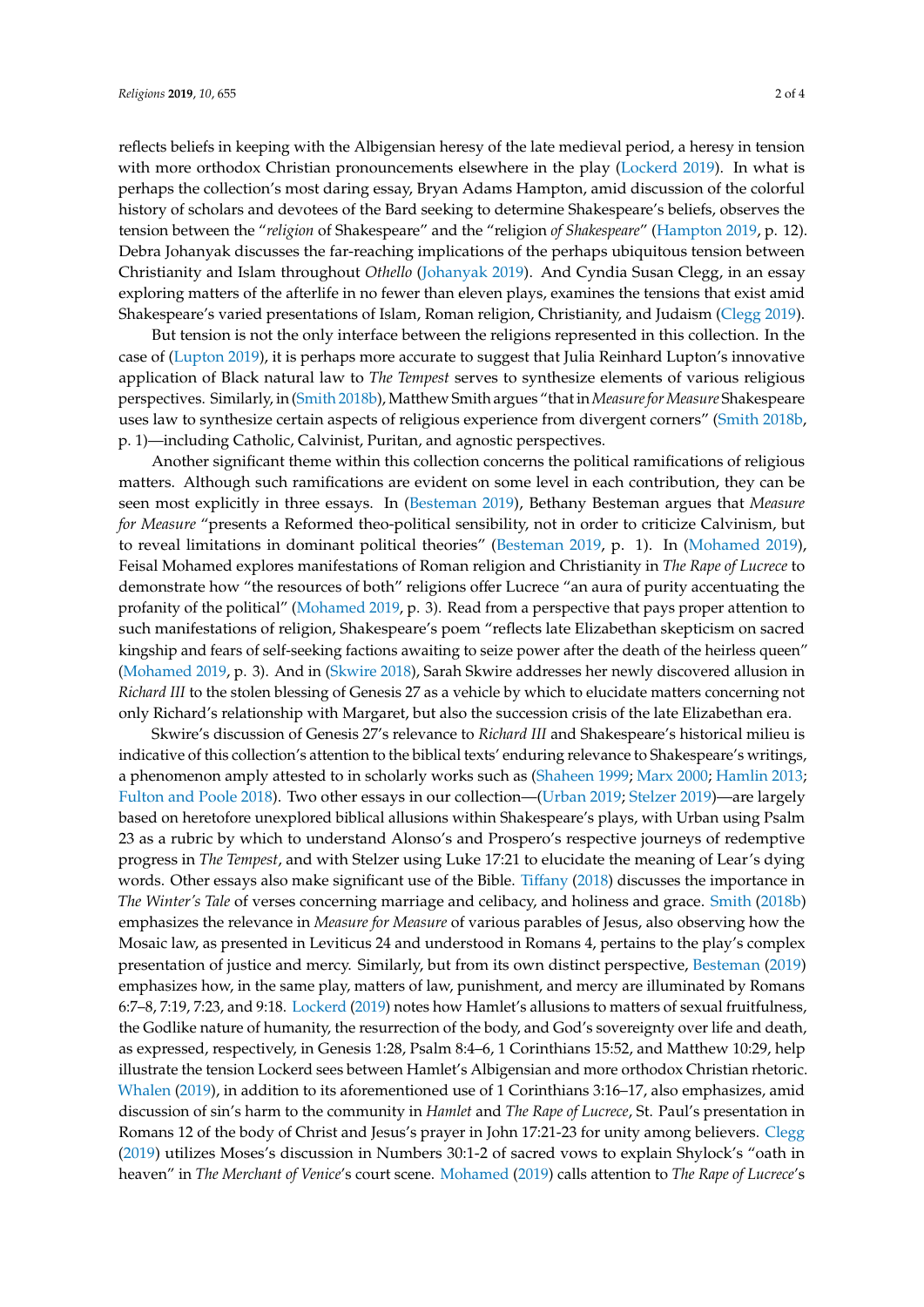reference to the imagery of Christ's pierced side's shed blood, an image that, paradoxically, shows the possibility of a ravished woman's redemption through Christ even as it reminds readers of Lucrece's spiritual "remove from Christ's sinlessness" [\(Mohamed](#page-3-2) [2019,](#page-3-2) p. 8). And [Johanyak](#page-3-8) [\(2019\)](#page-3-8) observes how the "honor killing" principle of Sharia law finds parallels in Leviticus 20, a matter which further complicates the tension between Islam and Christianity that manifests itself so horrifically in Othello's killing of Desdemona.

A final theme is evident in a number of this collection's essays: that Shakespeare's various writings demonstrate a Christian grounding. This notion is particularly significant in light of various publications in the past decade that take a more skeptical view of Shakespeare and Christianity, a view that resists the idea that a positive understanding of Christianity is somehow foundational to Shakespeare's works (see for example, [Shell](#page-3-16) [2010;](#page-3-16) [Jackson and Marotti](#page-3-17) [2011;](#page-3-17) [Sterrett](#page-3-18) [2012;](#page-3-18) [McCoy](#page-3-19) [2013;](#page-3-19) [Kastan](#page-3-20) [2014;](#page-3-20) [Loewenstein and Witmore](#page-3-21) [2015\)](#page-3-21). Within our present collection, (Tiff[any](#page-3-0) [2018;](#page-3-0) [Curran](#page-3-5) [2018;](#page-3-5) [Lockerd](#page-3-6) [2019;](#page-3-6) [Besteman](#page-2-2) [2019;](#page-2-2) [Whalen](#page-3-1) [2019;](#page-3-1) [Urban](#page-3-3) [2019;](#page-3-3) [Stelzer](#page-3-4) [2019\)](#page-3-4) each explicitly affirm or strongly suggest that such Christian grounding is evident in the works they analyze. Such essays are broadly in keeping with the earlier analyses offered in [\(Hunt](#page-3-22) [2004;](#page-3-22) [Batson](#page-2-3) [2006;](#page-2-3) [Cox](#page-2-4) [2007;](#page-2-4) [Beauregard](#page-2-5) [2008\)](#page-2-5), each of which asserts Shakespeare's plays' grounding in Protestant, Catholic, or "mere" Christianity.<sup>1</sup> In the present decade, such an understanding of Shakespeare's writings has been forcefully affirmed in [\(Maillet](#page-3-23) [2016\)](#page-3-23), while other scholars have demonstrated Shakespeare's deep engagement of Christian practices and theology in discussions of forgiveness [\(Beckwith](#page-2-6) [2011\)](#page-2-6), freedom [\(Cummings](#page-3-24) [2013\)](#page-3-24), embodiment [\(Zysk](#page-3-25) [2017\)](#page-3-25), belief [\(McEachern](#page-3-26) [2018\)](#page-3-26), and theatricality [\(Smith](#page-3-27) [2018a\)](#page-3-27). The Christian "grounding" of Shakespeare's plays, as discussed in these works, is not only theological, but occurs on physical, aesthetic, and phenomenological levels as well.

In closing, I should note that, because the essays in this special issue were published sequentially, authors whose essays were published later often made use of those published earlier, a practice that allows various essays to converse with each other briefly but fruitfully. The consequent interaction between these essays is an attractive feature of what is, we hope, a valuable contribution to the complex and multifaceted field of Shakespeare and religion.

**Funding:** This research received no external funding.

**Acknowledgments:** Thanks to Calvin University, whose Calvin Research Fellowship course release greatly benefitted my writing of this Introduction. Thanks also to the various contributors to this special issue, many of whom read an earlier version of this piece and offered concrete suggestions for its improvement.

**Conflicts of Interest:** The author declares no conflict of interest.

## **References**

<span id="page-2-3"></span>Batson, Beatrice, ed. 2006. *Shakespeare and Christianity: The Protestant and Catholic Poetics of "Julius Caesar," "Macbeth," and "Hamlet"*. Waco: Baylor University Press.

<span id="page-2-5"></span>Beauregard, David N. 2008. *Catholic Theology in Shakespeare's Plays*. Newark: Delaware University Press.

<span id="page-2-6"></span>Beckwith, Sarah. 2011. *Shakespeare and the Grammar of Forgiveness*. Ithaca: Cornell University Press.

<span id="page-2-2"></span>Besteman, Bethany C. 2019. Bondage of the Will: The Limitations of Political Theology in *Measure for Measure*. *Religions* 10: 28. [\[CrossRef\]](http://dx.doi.org/10.3390/rel10010028)

<span id="page-2-1"></span>Clegg, Cyndia Susan. 2019. The Undiscovered Countries: Shakespeare and the Afterlife. *Religions* 10: 174. [\[CrossRef\]](http://dx.doi.org/10.3390/rel10030174)

<span id="page-2-7"></span>Cox, John D. 2006. Was Shakespeare a Christian, and If So, What Kind of Christian Was He? *Christianity and Literature* 55: 539–66. [\[CrossRef\]](http://dx.doi.org/10.1177/014833310605500408)

<span id="page-2-4"></span><span id="page-2-0"></span>Cox, John D. 2007. *Seeming Knowledge: Shakespeare and Skeptical Faith*. Waco: Baylor University Press. Cox, John. 2018. Shakespeare and Religion. *Religions* 9: 343. [\[CrossRef\]](http://dx.doi.org/10.3390/rel9110343)

 $1$  A very helpful analysis of this controversy as it manifested itself in the first decade of the present century and earlier is offered by [Cox](#page-2-7) [\(2006\)](#page-2-7).